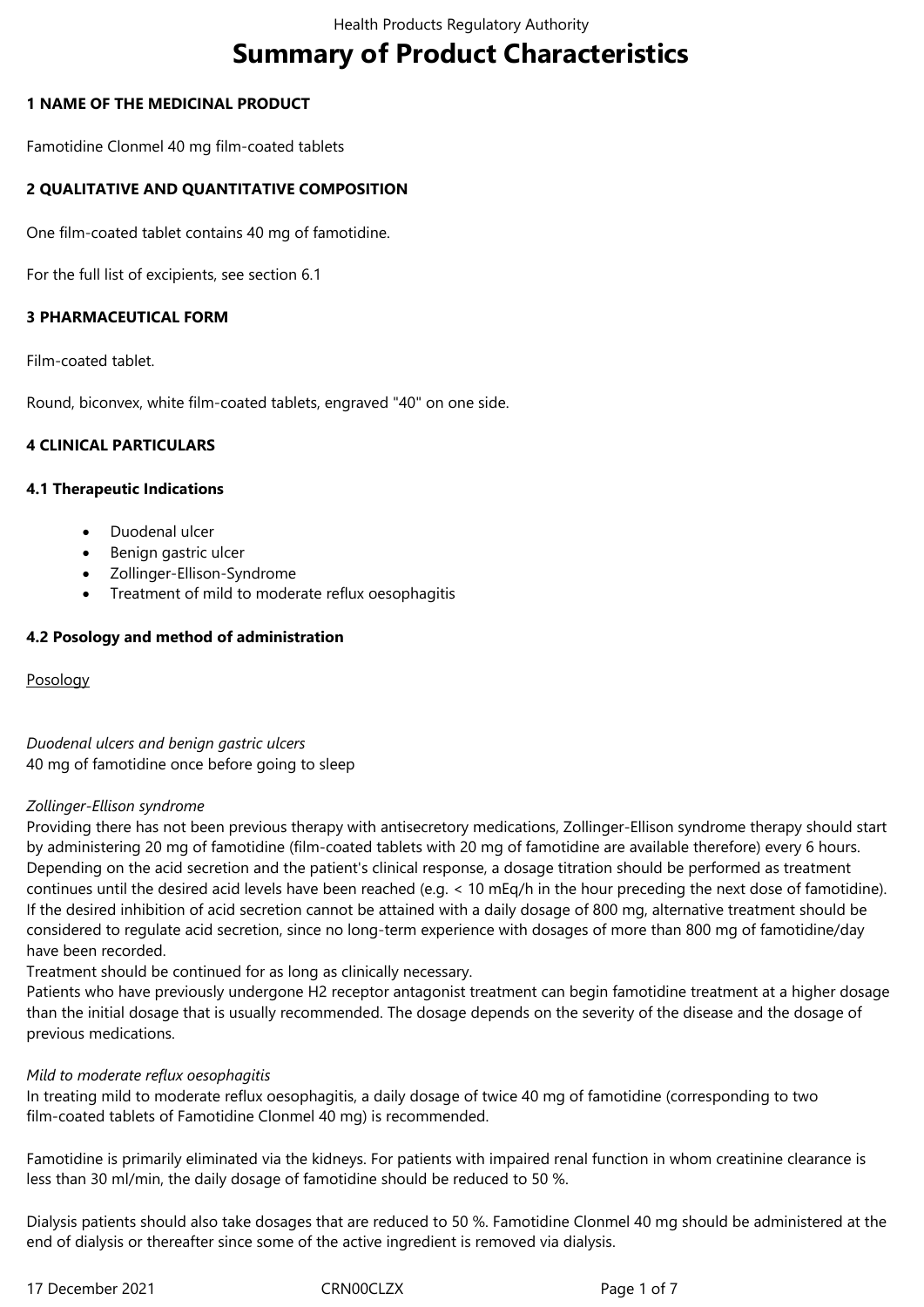#### Health Products Regulatory Authority

## *Method and duration of administration*

Famotidine Clonmel 40 mg should be swallowed whole with some liquid. It does not need to be taken at mealtimes.

## *Duodenal ulcers and benign gastric ulcers*

In treating duodenal ulcers and benign gastric ulcers, therapy should be conducted for 4 to 8 weeks. This period, however, may be shortened if endoscopy reveals that the ulcer has healed. If an endoscopic examination does not yield such findings, the treatment should be continued for another 4 weeks.

*Zollinger-Ellison syndrome*

Treatment should be continued for as long as clinically necessary.

## *Mild to moderate reflux oesophagitis*

Generally, treatment should be conducted for 6 weeks. If 6 weeks treatment does not result in healing, treatment should be continued for another 6 weeks.

## **4.3 Contraindications**

Hypersensitivity to the active substance or to any of the excipients listed in section 6.1. If symptoms of hypersensitivity develop, famotidine should be discontinued.

There is not sufficient information about the safety and efficacy of famotidine in children. Therefore, children should not be treated with famotidine.

## **4.4 Special warnings and precautions for use**

Malignancy cannot necessarily be ruled out when treatment with famotidine has a positive effect on the symptoms. Appropriate diagnostic measures should be used to determine the non-malignancy of an ulcer before famotidine treatment is undertaken.

Famotidine is primarily eliminated via the kidneys and partially broken down in the liver. Caution must therefore be exercised in patients with impaired renal function.

The daily dosage should be reduced for patients with impaired renal function (cf posology).

Do not administer famotidine in cases of minor gastrointestinal complaints.

In patients with duodenal ulcers and benign gastric ulcers the H. pylori status should be determined. Whenever possible, patients with H. pylori should undergo eradication therapy to eliminate the bacteria.

Coadministration of  $H_2$ -receptor antagonists such as famotidine with atazanavir/ritonavir in combination with tenofovir should be avoided (see section 4.5).

## **4.5 Interaction with other medicinal products and other forms of interactions**

No clinically important metabolic interactions with other drugs or substances have been recorded.

During concomitant use of substances whose absorption is affected by gastric acid levels, a possible change in the absorption of these substances should be considered. The absorption of ketoconazole or itraconazole can be reduced; ketoconazole should be administered two hours before administering famotidine.

Concomitant use of famotidine and antacids can reduce the famotidine absorption and lead to lower plasma levels of famotidine. Therefore, famotidine should be administered 1-2 hours before taking an antacid.

Concomitant use of sucralfate inhibits the absorption of famotidine. Therefore, sucralfate should as a rule not be administered within two hours of the famotidine dose.

The administration of probenecid can delay the elimination of famotidine. Concomitant use of probenecid and famotidine should be avoided.

Famotidine has been shown to reduce the bioavailability of atazanavir in dose dependant manner. This can be compensated for by an increased dose of atazanavir. However, when atazanavir/ritonavir combination is taken together with tenofovir, no

17 December 2021 CRN00CLZX Page 2 of 7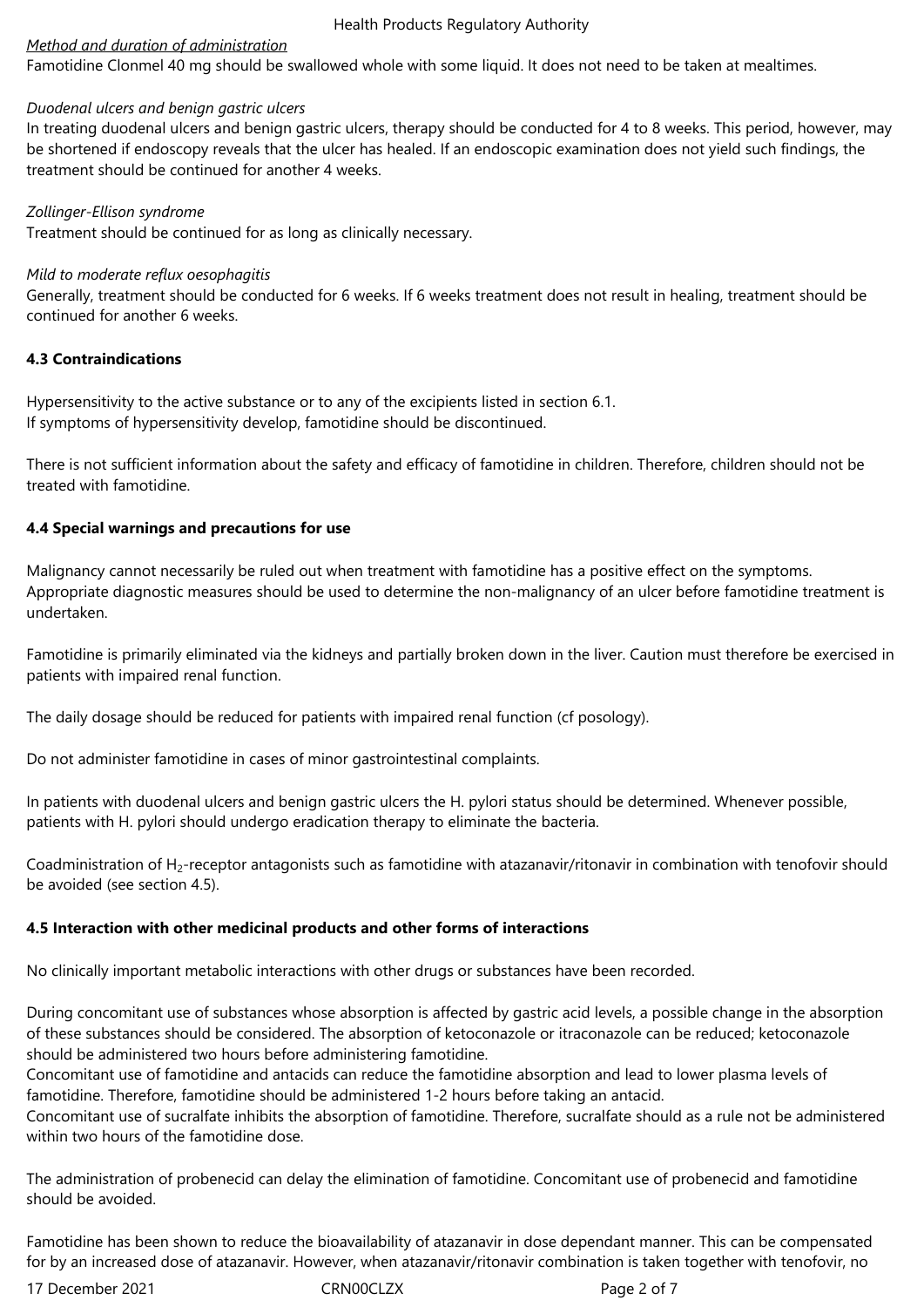#### Health Products Regulatory Authority

dose dependency of this reduction is shown. Therefore, it is recommended that patients not taking tenofovir should be treated with maximally 20 mg famotidine, or, of a higher dose is needed, a dose increase of atazanavir should be considered. Patients taking atazanavir/ritonavir combination together with tenofovir should not be treated with famotidine (see section 4.4.).

Risk of loss of efficacy of calcium carbonate when co-administered as phosphate binder with famotidine in haemodialysis patients.

## **4.6 Fertility, pregnancy and lactation**

## **Pregnancy**

In clinical practice, a large number of data on pregnant women exposed to famotidine (more than 1,000 pregnancy outcomes) indicates neither malformative nor foetotoxic effects.

Famotidine can be used during pregnancy if necessary.

## Breast-feeding

Famotidine is excreted in human breast milk in small amounts and the amount received by the child corresponds to about 2 % of the maternal dose adjusted to the weight. No deleterious effects in breast-fed children have been reported. Therefore, famotidine can be used during breast-feeding.

## **4.7 Effects on ability to drive and use machines**

No studies on the effects on the ability to drive and use machines have been performed.

## **4.8 Undesirable effects**

In this section frequencies of undesirable effects are defined as follows: Very common (≥ 1/10); common (≥ 1/100 to < 1/10); uncommon (≥ 1/1,000 to < 1/100); rare (≥ 1/10,000 to < 1/1,000); very rare (< 1/10,000), not known (cannot be estimated from the available data).

| <b>System Organ</b><br><b>Class</b>                 | Common                     | <b>Uncommon</b>                                                                                          | Rare                                                                                                          | <b>Very rare</b>                                                                    | <b>Not known</b>                                                                                     |
|-----------------------------------------------------|----------------------------|----------------------------------------------------------------------------------------------------------|---------------------------------------------------------------------------------------------------------------|-------------------------------------------------------------------------------------|------------------------------------------------------------------------------------------------------|
| <b>Investigations</b>                               |                            |                                                                                                          | Increase in<br>laboratory<br>values<br>(transaminases,<br>gamma GT,<br>alkaline<br>phosphatase,<br>bilirubin) |                                                                                     |                                                                                                      |
| <b>Blood and</b><br>lymphatic<br>system disorders   |                            |                                                                                                          |                                                                                                               | Thrombocytopenia,<br>leukopenia,<br>agranulocytosis,<br>pancytopenia                |                                                                                                      |
| Nervous system<br>disorders                         | Headache,<br>dizziness     |                                                                                                          |                                                                                                               | Paraesthesia,<br>drowsiness,<br>sleeplessness,<br>epileptic seizures<br>(grand mal) |                                                                                                      |
| <b>Gastrointestinal</b><br>disorders                | Constipation,<br>diarrhoea | Dry mouth,<br>nausea,<br>vomiting,<br>gastrointestinal<br>complaints,<br>flatulence,<br>loss of appetite |                                                                                                               |                                                                                     |                                                                                                      |
| <b>Skin and</b><br>subcutaneous<br>tissue disorders |                            | Rash,<br>pruritus                                                                                        | Urticaria                                                                                                     | Alopecia                                                                            | Severe skin reactions<br>(Stevens-Johnson<br>syndrome/toxic epidermal<br>necrolysis sometimes fatal) |
| <b>Musculoskeletal</b>                              |                            |                                                                                                          | Arthralgia                                                                                                    | Muscle cramps                                                                       |                                                                                                      |

17 December 2021 CRN00CLZX Page 3 of 7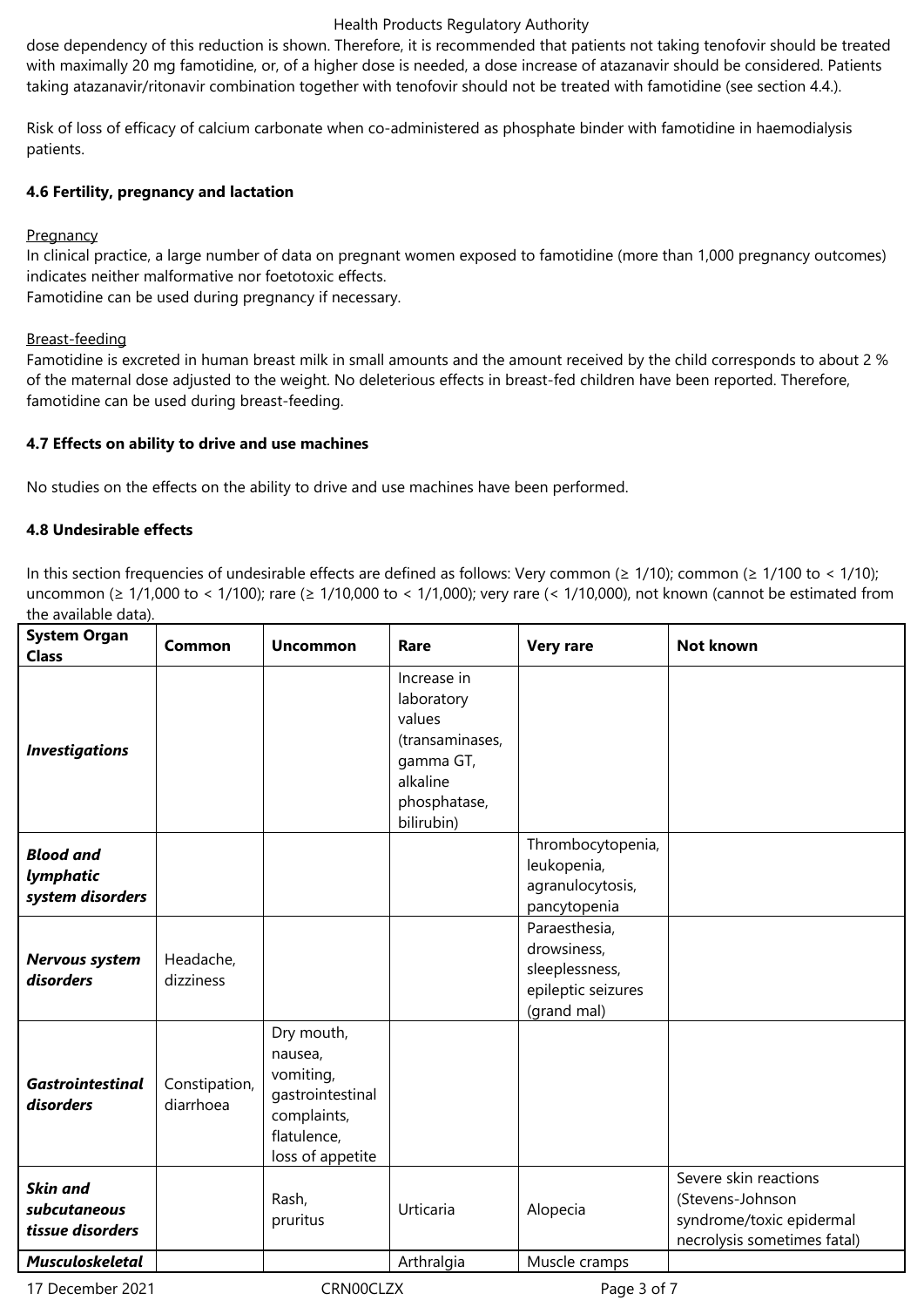| and connective<br>tissue disorders                                          |         |                                                                                             |                                                                                                                                             |           |
|-----------------------------------------------------------------------------|---------|---------------------------------------------------------------------------------------------|---------------------------------------------------------------------------------------------------------------------------------------------|-----------|
| <b>General</b><br>disorders and<br><i>administration</i><br>site conditions | Fatigue |                                                                                             | Feelings of<br>tightness in the<br>chest                                                                                                    |           |
| Immune system<br>disorders                                                  |         | Hypersensitivity<br>reactions<br>(anaphylaxis,<br>angioneurotic<br>oedema,<br>bronchospasm) |                                                                                                                                             |           |
| <b>Hepatobiliary</b><br>disorders                                           |         | Intrahepatic<br>cholestasis<br>(visible sign:<br>jaundice)                                  |                                                                                                                                             | Hepatitis |
| Reproductive<br>system and<br>breast disorders                              |         |                                                                                             | Impotence,<br>reduced libido                                                                                                                |           |
| <b>Psychiatric</b><br>disorders                                             |         |                                                                                             | Reversible<br>psychological<br>disturbances (e.g.<br>hallucinations,<br>disorientation,<br>confusion, anxiety,<br>agitation,<br>depression) |           |

## Reporting of suspected adverse reactions

Reporting suspected adverse reactions after authorisation of the medicinal product is important. It allows continued monitoring of the benefit/risk balance of the medicinal product. Healthcare professionals are asked to report any suspected adverse reactions via:

HPRA Pharmacovigilance

Website: www.hpra.ie

## **4.9 Overdose**

There are no reports of overdosing with famotidine.

If this should occur, efforts should be made to inhibit absorption and relieve symptoms.

The usual measures to remove unabsorbed material from gastro-intestinal tract should be employed together with clinical monitoring and supportive therapy.

## **5 PHARMACOLOGICAL PROPERTIES**

## **5.1 Pharmacodynamic properties**

Pharmacotherapeutic group: Histamine H2 receptor antagonist/gastrointestinal medication, ATC code: A02B A03

Famotidine is a competitive histamine H2 receptor antagonist which leads to the inhibition of gastric acid secretion mediated by the H2 receptors. In addition to the gastric acid levels, the pepsin level is also reduced. To a lesser extent there is also a decrease in the volume of the basal gastric juice and the gastric juice secreted on stimulation. Pharmacological effects on the CNS, immunological, cardiovascular or respiratory parameters have not been observed.

The drug takes effect within an hour of oral administration and reaches its peak efficacy within 1-3 hours.

Individual oral doses of 20 mg and 40 mg effectively inhibited the basal night-time secretion of gastric acid; mean gastric acid secretion was inhibited over a period of 10 hours by 86 % and 94 %, respectively. The same doses, administered in the morning,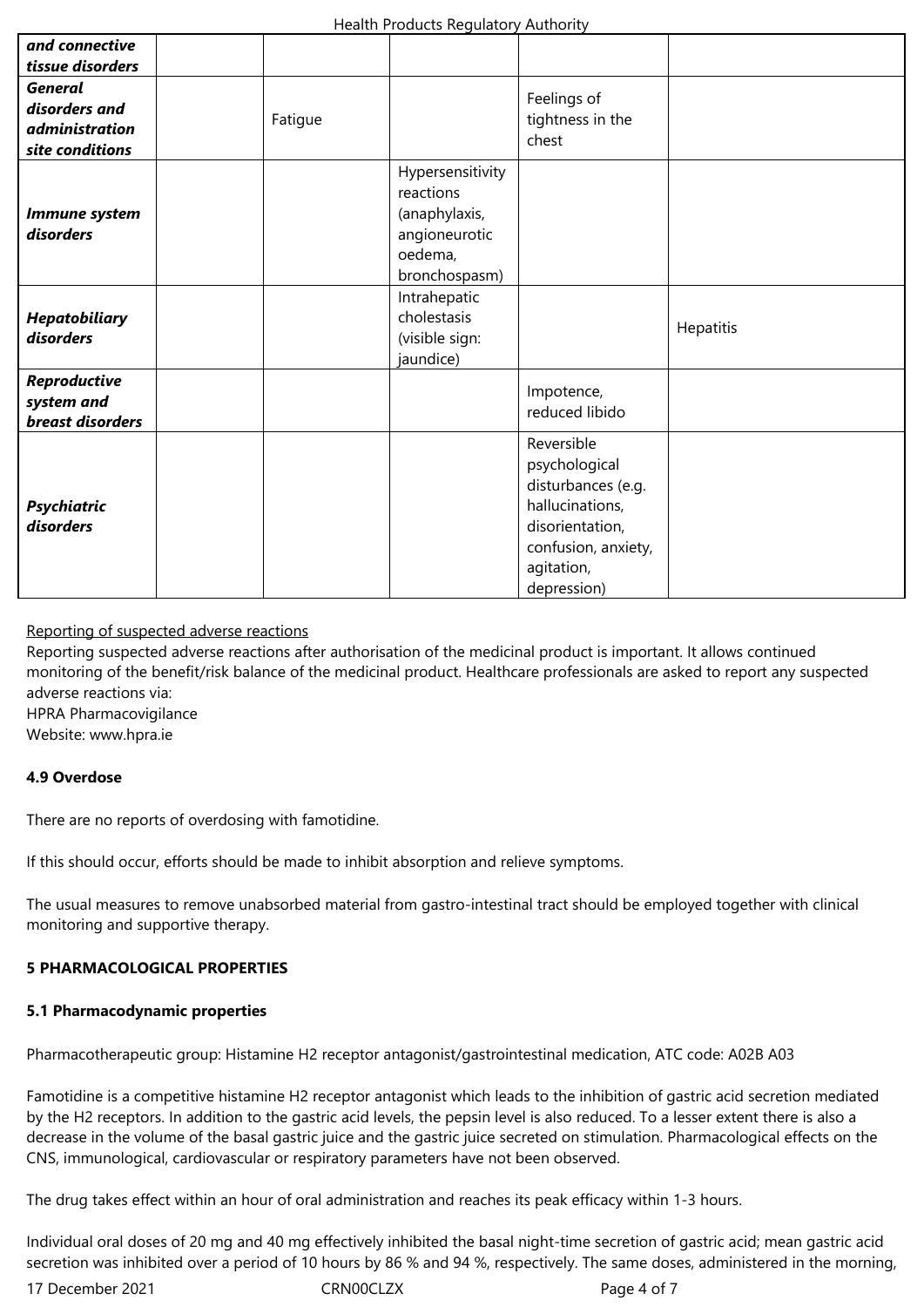#### Health Products Regulatory Authority

inhibited the gastric acid secretion stimulated by eating for 3-5 hours p.a. by a mean of 76 % and 84 %, respectively. 8-10 hours after administration, the levels were at 25 % and 30 %, respectively, although the effect of one 20 mg dose persisted for only 6-8 hours in some of the volunteers. Repeated administration did not lead to an accumulation of the active ingredient.

The basal night-time intragastric pH value was increased to a mean of 5 and 6.4 by evening doses of 20 mg and 40 mg of famotidine, respectively. When famotidine was administered after breakfast, the pH value in both the 20 mg and the 40 mg groups was increased to approximately 5 after 3 and 8 hours.

Famotidine had little or no effect on the fasting and postprandial serum gastrin levels. Gastric emptying and exocrine pancreas function were not affected by famotidine, nor were hepatic and portal blood flow. There was also no effect on endocrine function. Hormone levels of prolactin, cortisone, thyroxin (T4) and testosterone remained unchanged under famotidine treatment.

## **5.2 Pharmacokinetic properties**

Famotidine kinetics are linear.

Famotidine is quickly resorbed after oral administration.

Oral bioavailability is about 40 %.

Peak plasma concentrations are achieved 1-3.5 hours after administration. Peak plasma concentrations are approximately 0.04 to 0.06 µg/ml after administration of 20 mg of famotidine and 0.075 to 0.1 µg/ml after administration of 40 mg of famotidine. Repeated administration does not lead to an accumulation of the active ingredient. Famotidine absorption is not influenced by concomitant food intake.

Famotidine is found in the cerebrospinal fluid only to a limited extent. The fluid/plasma ratio 4 hours after administering 40 mg of famotidine was a mean of 0.1.

Famotidine is excreted in maternal milk. 6 hours after oral administration a milk/plasma concentration ratio of 1.78 was reached. The elimination half-life in the plasma is 2.6 to 4 hours.

Up to 30-35 % of the active ingredient is metabolised in the liver; a sulfoxide metabolite is formed.

24 hours after oral administration, 25-30 % of the active ingredient is excreted via the urine unchanged; after intravenous administration, 65-70 % is excreted unchanged in urine. Renal clearance is 250-450 ml/min, which indicates tubular secretion. A slight amount can be eliminated as sulfoxide.

## *Renal insufficiency:*

As renal function declines, renal and total clearance of famotidine decrease without there being an increase in non-renal elimination. The elimination half-life after intravenous injection of a single dose of 20 or 10 mg of famotidine is increased to 4.5-9 hours in moderate renal insufficiency (creatinine clearance 60-30 ml/min), to 10-12 hours in severe renal insufficiency (creatinine clearance < 30 ml/min) and to 18-27 hours in patients with terminal renal insufficiency or anuria. The amount of unchanged famotidine excreted with the urine is reduced to 60 % in patients with moderate renal insufficiency. In cases of severe renal insufficiency it is only 25 %.

Depending on the dialysis procedure (haemofiltration, 5-hour haemodialysis or continuous haemofiltration), dialysis patients have an elimination half-life of 7-14 hours after intravenous administration of 20 mg of famotidine; after oral administration of 20 mg of famotidine, it is 22.5 hours.

## *Liver function impairment:*

The pharmacokinetics of famotidine are unchanged in patients with liver function impairment.

## *Kinetics among older patients:*

Pharmacokinetic studies on older patients showed no signs of any clinically significant age-related changes; however, age-related impairment of renal function should be considered when determining the dosage.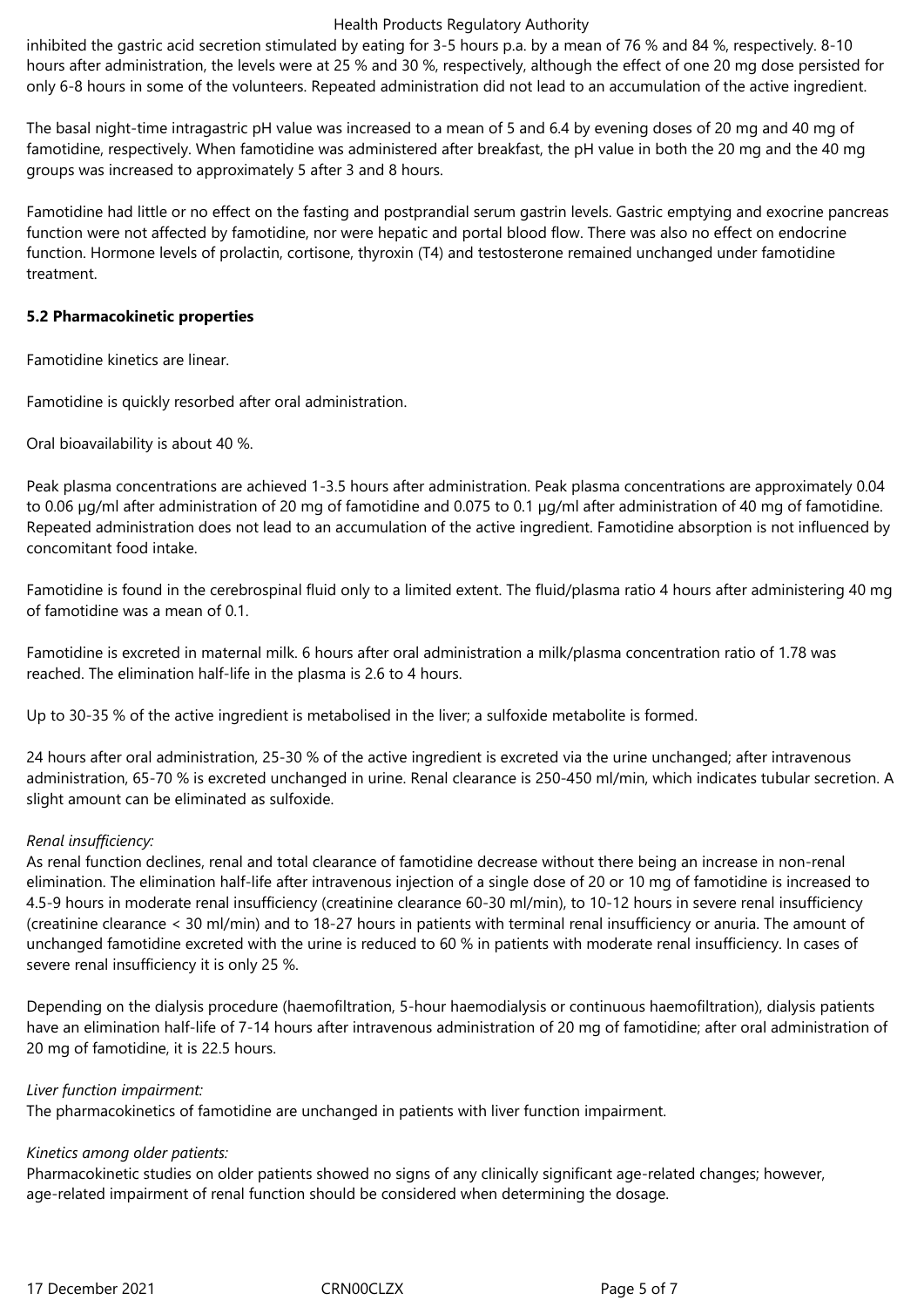# **5.3 Preclinical safety data**

Preclinical data regarding famotidine reveal no special hazard for humans based on conventional studies of safety pharmacology, repeated dose toxicity, genotoxicity, carcinogenic potential, and toxicity to reproduction.

## **6 PHARMACEUTICAL PARTICULARS**

## **6.1 List of excipients**

Tablet core: Microcrystalline cellulose Maize starch Pre-gelatinised maize starch Povidone Talc Magnesium stearate

Tablet coat: Hypromellose Talc Titanium dioxide (E 171) Propylene glycol

## **6.2 Incompatibilities**

Not applicable.

## **6.3 Shelf life**

4 years

## **6.4 Special precautions for storage**

This medicinal product does not require any special storage conditions.

## **6.5 Nature and contents of container**

The film-coated tablets are packed in PVC/PVDC-aluminium blister packs. 10, 15, 20, 28, 30, 50, 56, 60, 90, 100, 250, 500, 1000 film-coated tablets Not all pack sizes may be marketed.

## **6.6 Special precautions for disposal**

No special requirements